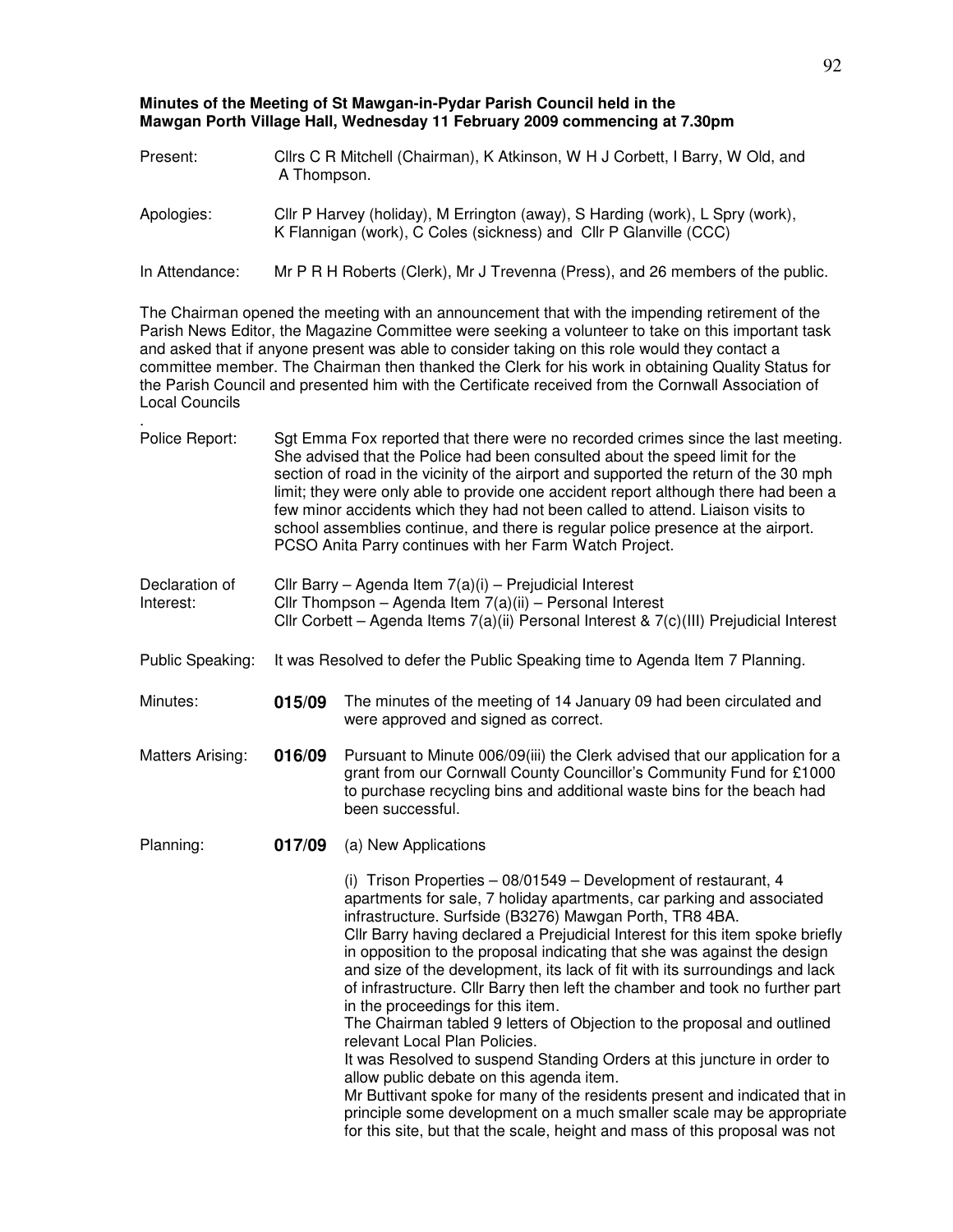in keeping with the rural setting of Mawgan Porth; that a complex of a large restaurant with mix of 1 bedroom holiday flats and residential units with parking for only 11 vehicles, was not in character and against many of the ideals set in the Parish Plan. He called into question the interpretation of the Flood Risk assessment and noted errors in the applicant's assumptions that Mawgan Porth was a Town with large Public Car Parks.

Mr Jones expressed concern about the impact of the proposal and was also concerned as to what may happen to the site if the proposal was rejected, and urged the PC to see what they could do to encourage viable use of the site. Other speakers were against a dominant, 'landmark' and imposing building and thought that approval could set an unwelcome precedent for this area of the Parish. In addition issues of flood risk and insurance were raised.

On completion of the Public Speaking period it was Resolved to resume Standing Orders.

In considering the proposal the PC noted the applicant's reference to Mawgan Porth as a Town suggesting that the development would be in an urban setting which it clearly is not and the reference to local Public Car Parks when there clearly is none; with local roads subject to yellow lining there is clearly insufficient parking for diners to the restaurant or for visitors and service vehicles to the flats. With reference to Local Plan Policy 113 and Flood Risk Assessment, the PC has difficulty in seeing that justification can be given to this large development, on the grounds that other sites which Trison Properties does not own, are not available. Members also noted that in line with the Parish Plan, there was a need for some 'sympathetic' regeneration in the area of the proposed development for a new toilet block, community or small retail facility. When work begins on the Parish Design Statement it will address this issue.

Proposed Cllr Corbett, seconded Cllr Old, that the PC objects to this proposal on the grounds of its bulk, massing and inappropriate design contrary to Local Plan Policy 36/Policy6 in that the visual quality of the proposal does not harmonise with its surroundings; it protrudes above the predominant sky lines; it intrudes in prominent views (valley, headland and AGLV's); it would harm the setting and character of the rural village of Mawgan Porth by greatly increasing the built up area. The PC also objects on the grounds that the proposal is contrary to outcomes in the adopted Parish Plan; against high rise development; any growth in tourist provision to be in keeping with the character of the rural nature of the Mawgan Porth setting; no inappropriate development or creeping urbanisation or over commercialisation of this area. This was Resolved nem. con.

(ii) Symons  $-09/00023$  – Minor amendments to  $08/01563$  – single storey extension and deck area. 1 Gwel-An-Mor, Mawgan Porth, TR4 DW. It was Resolved to raise no objection to this application.

(b) Advice from Restormel

(i) Proposed extension to dwelling for garden room and proposed removal of existing back porch to provide for reinstatement of staircase window. Trevedras Farm, St Mawgan (Min 004/09) Granted with conditions.

(ii) Temporary stationing of mobile home/caravan in connection with the management and supervision of fishing lakes. Mawgan Porth Pool Lake, Retorrick Mill (Min004/09). Application withdrawn.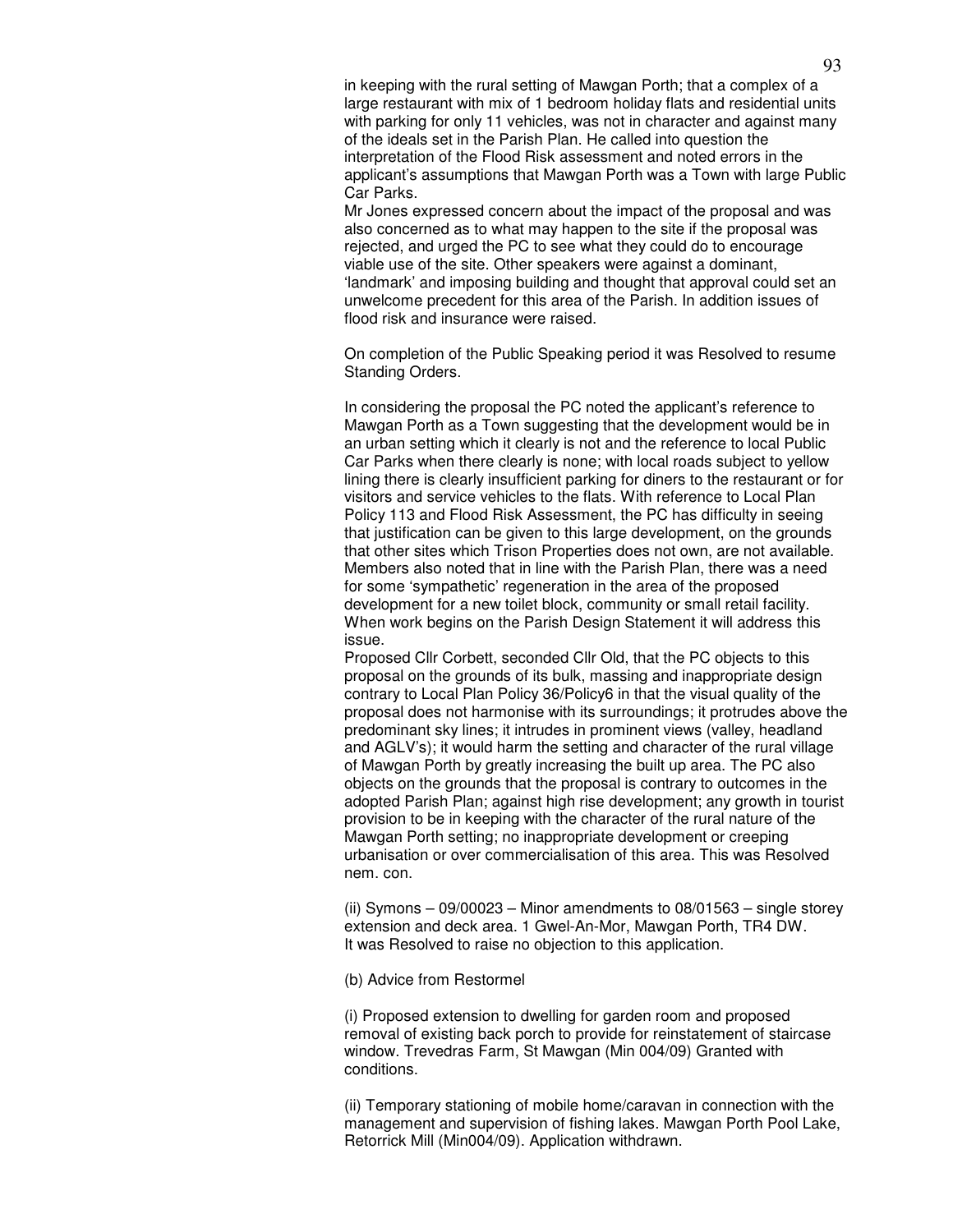(iii) Erection of Poly Tunnel, Badgers Halt, Trevenna Cross. An Appeal (2096784) has been made to the Planning Inspectorate in respect of the imposition of a 3 year temporary condition on the planning permission given by RBC. The Appeal will be decided on the basis of an exchange of written statements by the appellant and RBC and a site visit by an Inspector.

(c) Other Issues

(i) Mobile Phone Mast – Trewince TR8 4HR – this site lies outside the Parish boundary on the far south side of the airport and the consultation is a community consultation by Orange Personal Communication Services Ltd. No objections appear to have been raised by the Airport or the RAF Base. It was Resolved to raise no objections to the placing of a mast at this location.

(ii) Newquay Cornwall Airport – Southern road access – pre-planning consultation. The Chairman tabled details of the CCC's preferred access route from the B3059 to the old 'Nimrod' hangar and other buildings. It was agreed to support the CCC's proposal.

(iii) Newquay Cornwall Airport – Alteration to landing lights Runway 12 Cllr Corbett having declared a Prejudicial Interest (ownership of land on which lights are to be situated) left the chamber for this item. The Chairman tabled details of the proposed amendments and there were no objections from members to the alterations.

(iv) CPRE Cornwall – Workshop event 18 April 2009 – 'Understanding your Involvement in the Planning System'. It was Resolved to support this event with 4 members to attend at a cost £17.50 per member.

Highway Issues: **018/09** (i) Speed Limit Airport Road- The Chairman gave details of the recent meeting at the Airport attended by himself and Mr Bayley CCC Highways, Cllr P Glanville CCC, Cllr Harvey and Mr Dave Simpson Project Manager Newquay Airport. Mr Bayley noted the concerns and wishes for the need for a permanent 30 mph speed limit for the section of road outside the Airport but reiterated that the criteria for setting a speed limit lower than 50mph under current Policy could not be met. The matter would therefore need to be passed to a higher authority for consideration.

(ii) Trevarrian – White lines.

Following the airport meeting, at the request of Cllr Harvey, members then moved on to Trevarrian with Mr Bayley to review the road markings. The Clerk tabled correspondence from a Trevarrian resident which expressed his continued concern about the erosion of the verges by heavy lorries carrying spoil to St Eval and the apparent lack of action by CCC Highways. It was agreed to brief Cllr Glanville CCC on this issue and request his intervention.

- Annual Assembly of the Parish: **019/09** Advanced notice - The Annual Assembly of the Parish will be held in the St Mawgan Community Hall at 7.30pm on Wednesday 1 April 2009. A representative from the new Cornwall Council will be invited as a guest speaker.
- Mawgan Porth Beach: **020/09** Arrangements for repairs to the Disabled Access Area are ongoing and an order has been placed for recycling bins and extra waste bins to be in place for the new season.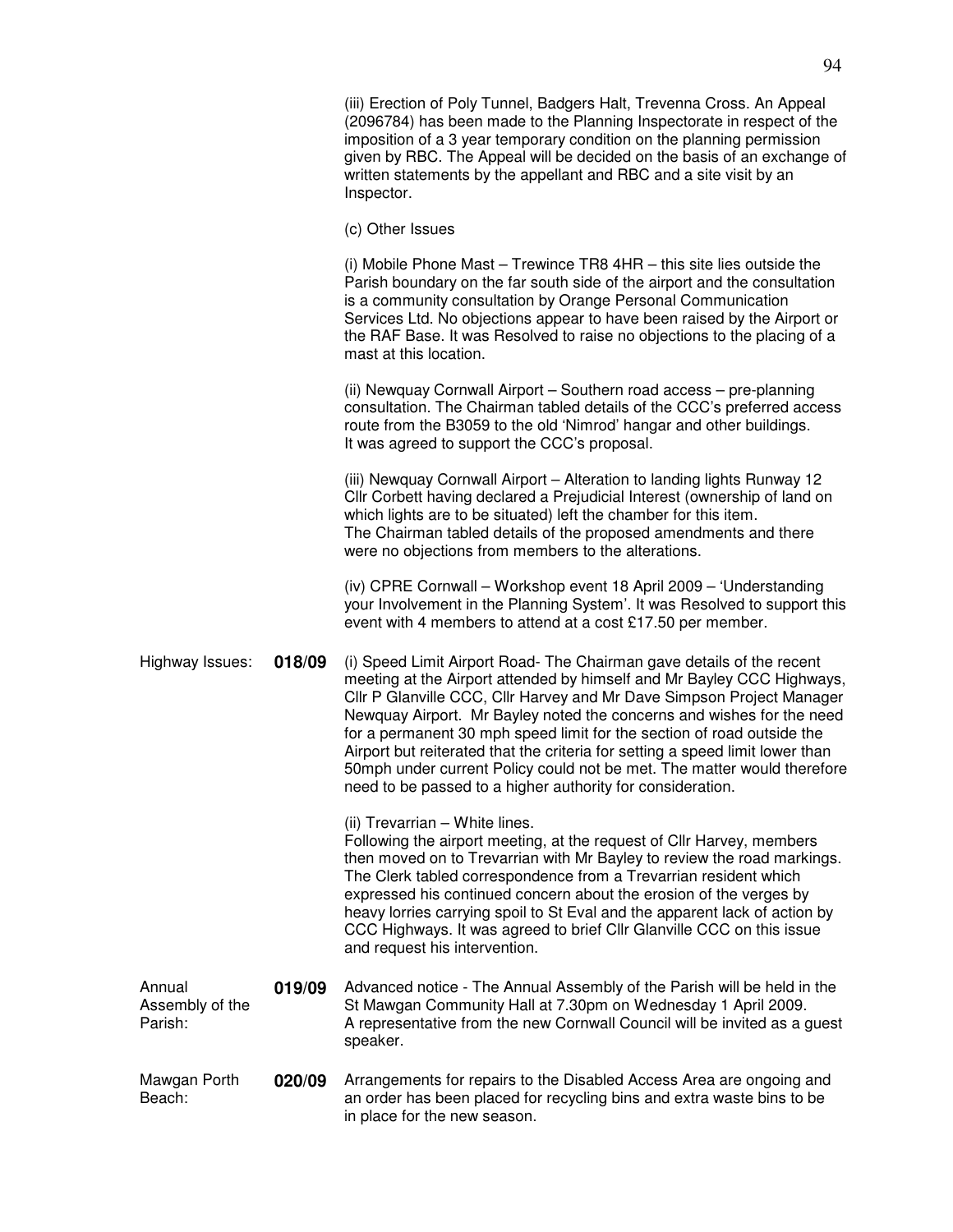| Playing Field:                                    | 021/09 | Nothing to report.                                                                                                                                                                                                                                                                                                                                                                                                                                                                                                                                                                                                                                                                                                                                                                                                                                                                                                                                                                                                                                                                                                                                                                                                                                                                               |
|---------------------------------------------------|--------|--------------------------------------------------------------------------------------------------------------------------------------------------------------------------------------------------------------------------------------------------------------------------------------------------------------------------------------------------------------------------------------------------------------------------------------------------------------------------------------------------------------------------------------------------------------------------------------------------------------------------------------------------------------------------------------------------------------------------------------------------------------------------------------------------------------------------------------------------------------------------------------------------------------------------------------------------------------------------------------------------------------------------------------------------------------------------------------------------------------------------------------------------------------------------------------------------------------------------------------------------------------------------------------------------|
| <b>Burial</b><br>Ground/Closed<br>Cemetery:       | 022/09 | It was Resolved to give approval for the erection of memorials with<br>inscriptions for Anthony Parkyn decd. and Shirley Page decd.<br>The Clerk advised that the PC's Maintenance Contractor had been<br>asked to repair the Burial Ground main gate hinge.                                                                                                                                                                                                                                                                                                                                                                                                                                                                                                                                                                                                                                                                                                                                                                                                                                                                                                                                                                                                                                     |
| Footpaths:                                        | 023/09 | The Clerk advised that a response from CCC regarding repairs to FP39<br>is still awaited. Cllr Barry reported that a new exit onto this footpath from<br>the grounds of Marver House, had been created. Cllr Old reported<br>surface water damage to the footpath to Beacon Cove.                                                                                                                                                                                                                                                                                                                                                                                                                                                                                                                                                                                                                                                                                                                                                                                                                                                                                                                                                                                                                |
| Grants and<br>Donations:                          | 024/09 | It was Resolved to make the annual grant of £500 to the Mawgan Porth<br>Village Hall. It was Resolved to make the annual grant of £500 to the St<br>Mawgan Community Hall. It was Resolved to make a donation of £50 to<br>the Cornwall County Playing Fields Association. It was Resolved to<br>make a donation of £50 to Restormel CAB (grants and donations made<br>under the provisions of LGA s137).                                                                                                                                                                                                                                                                                                                                                                                                                                                                                                                                                                                                                                                                                                                                                                                                                                                                                        |
| <b>Good Citizens</b><br>Awards 2009:              | 025/09 | It was Resolved to nominate Roger Metcalf and Jenny Salmon, the<br>proprietors of the St Mawgan Village Stores & Post Office for their<br>charitable fundraising activity, commitment to the community and for<br>organising the Christmas Carol community event in December 2008.                                                                                                                                                                                                                                                                                                                                                                                                                                                                                                                                                                                                                                                                                                                                                                                                                                                                                                                                                                                                               |
| Local<br>development<br>Framework<br>(Cornwall):  | 026/09 | Settlement Profiles. This is a CCC survey. It was agreed that the Clerk<br>will complete the survey using information drawn from the Parish Plan.                                                                                                                                                                                                                                                                                                                                                                                                                                                                                                                                                                                                                                                                                                                                                                                                                                                                                                                                                                                                                                                                                                                                                |
| <b>Local Standards</b><br>Committee:              | 027/09 | Hearing decision - The Chairman tabled the Public Notice published in<br>the Cornish Guardian on 4 February 2009. Restormel Borough<br>Council's Standards Committee met on the 23 January 2009 to consider<br>allegations made by the PC that Councillor Deran Hancock, a member<br>of RBC, had breached the national Code of Conduct adopted by RBC,<br>in respect of a planning application relating to Watergate Bay Holiday<br>Park. The application was considered by RBC's Development Control<br>Committee on 13 Dec 07 and deferred until 17 January 08 when the<br>application was refused.<br>The Committee decided that Cllr Hancock had not breached paragraph<br>2, 6a and 12c of the National Code of Conduct, however the Committee<br>decided he had breached paragraph 5 of the Code of Conduct, in the<br>manner in which he had conducted himself in relation to a planning<br>application, which although not dishonest or deceitful, could have been<br>perceived by the public as bringing his office and/or RBC into disrepute.<br>The Committee imposed the sanction of censure and decided that Cllr<br>Hancock should send letters of apology to the Chair of RBC's<br>Development Committee and to the Parish Clerk. The PC notes Cllr<br>Hancock's right to appeal. |
| Licensing Policy<br>& Statement of<br>Principles: | 028/09 | Consultations - It was agreed to ask Cllr Harvey to review these<br>documents on her return from holiday.                                                                                                                                                                                                                                                                                                                                                                                                                                                                                                                                                                                                                                                                                                                                                                                                                                                                                                                                                                                                                                                                                                                                                                                        |
| Other Reports:                                    | 029/09 | (i) Cllr Harvey attended a presentation on 27 Jan 07 given by Kevin<br>Lavery, Chief Executive Cornwall Council. The Clerk tabled her report<br>which outlined Mr Lavery's vision for the Authority's future and his<br>assessment of the challenges and problems the new Authority faces.                                                                                                                                                                                                                                                                                                                                                                                                                                                                                                                                                                                                                                                                                                                                                                                                                                                                                                                                                                                                       |

95